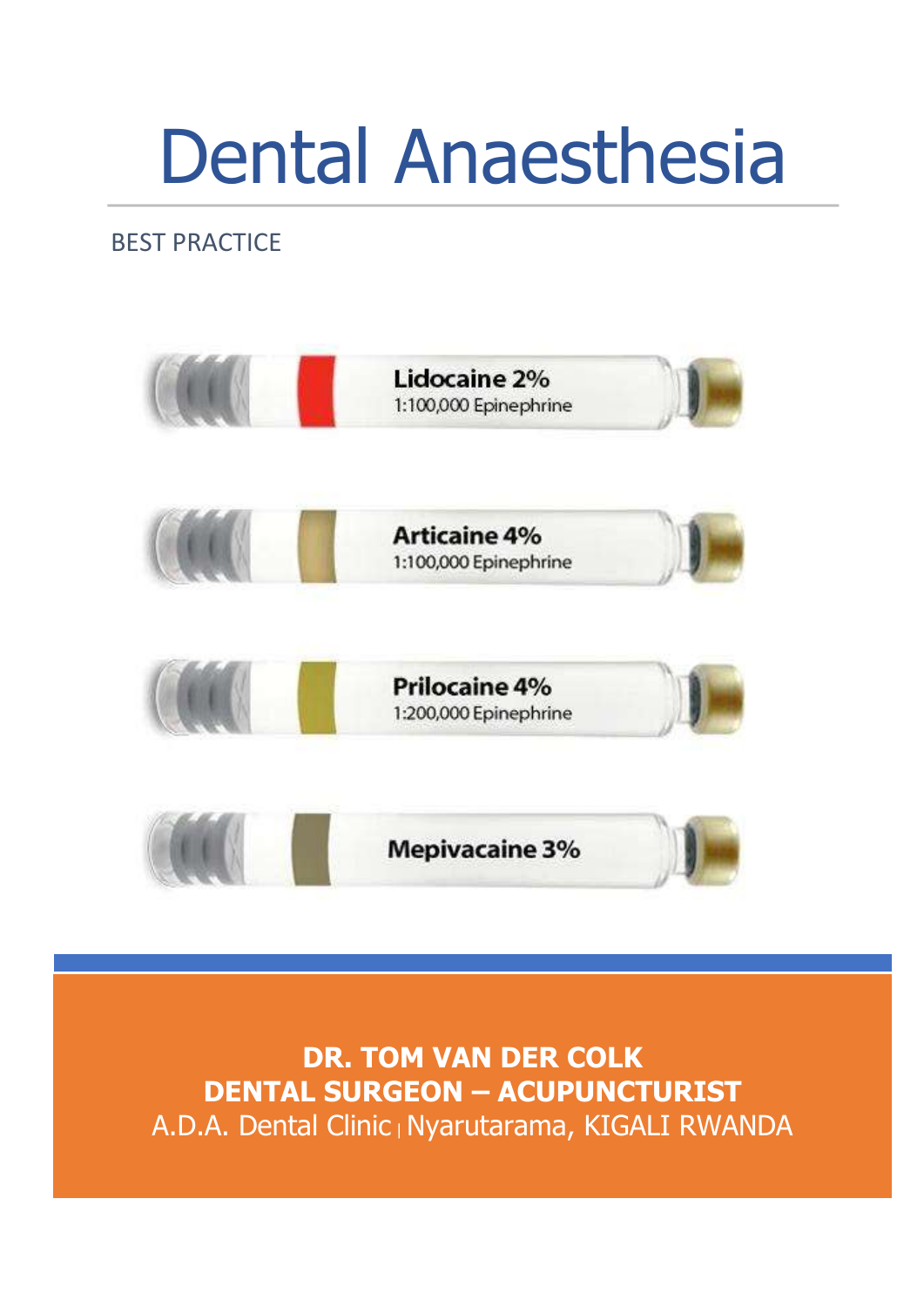## INDEX

| 1     | Dental treatment during pregnancy                                             | $\overline{2}$ |
|-------|-------------------------------------------------------------------------------|----------------|
| 2     | Different types of anaesthetic fluids in dentistry                            | 3              |
| 3     | The different methods of dental anaesthesia                                   | 5              |
| 3.1   | Surface anaesthesia                                                           | 5              |
| 3.2   | Injection techniques                                                          | 5              |
|       | 3.2.1 Infiltration anaesthesia                                                | 5              |
|       | 3.2.2 Intra-ligamentary anaesthesia                                           | 6              |
|       | 3.2.3 Conductive anaesthesia (mandibular block) via the foramen mandibulare 6 |                |
|       | 3.2.4 Conductive anaesthesia via the foramen ovale                            | 6              |
|       | 3.2.5 Conductive anaesthesia via the foramen mentale                          | 6              |
| 3.2.6 | Transpapillary technique                                                      | 7              |
|       | 3.2.7 Intraosseus anaesthesia                                                 | 7              |
|       | 3.2.8 Intraseptal anaesthesia                                                 | 7              |
|       | 3.2.9 Intrapulpal anaesthesia                                                 | 7              |
| 4     | Dosage of the anaesthetic solution                                            | 8              |
| 5     | Causes of failure of local anaesthesia                                        | 8              |
| 5.1   | The patient has a (slightly) different anatomy                                | 8              |
| 5.2   | The pH of the tissue into which the injection is made                         | 8              |
| 5.3   | Incorrect technique of the operator                                           | 9              |
| 5.4   | The patient himself                                                           | 9              |
| 5.5   | Sensitisation                                                                 | 9              |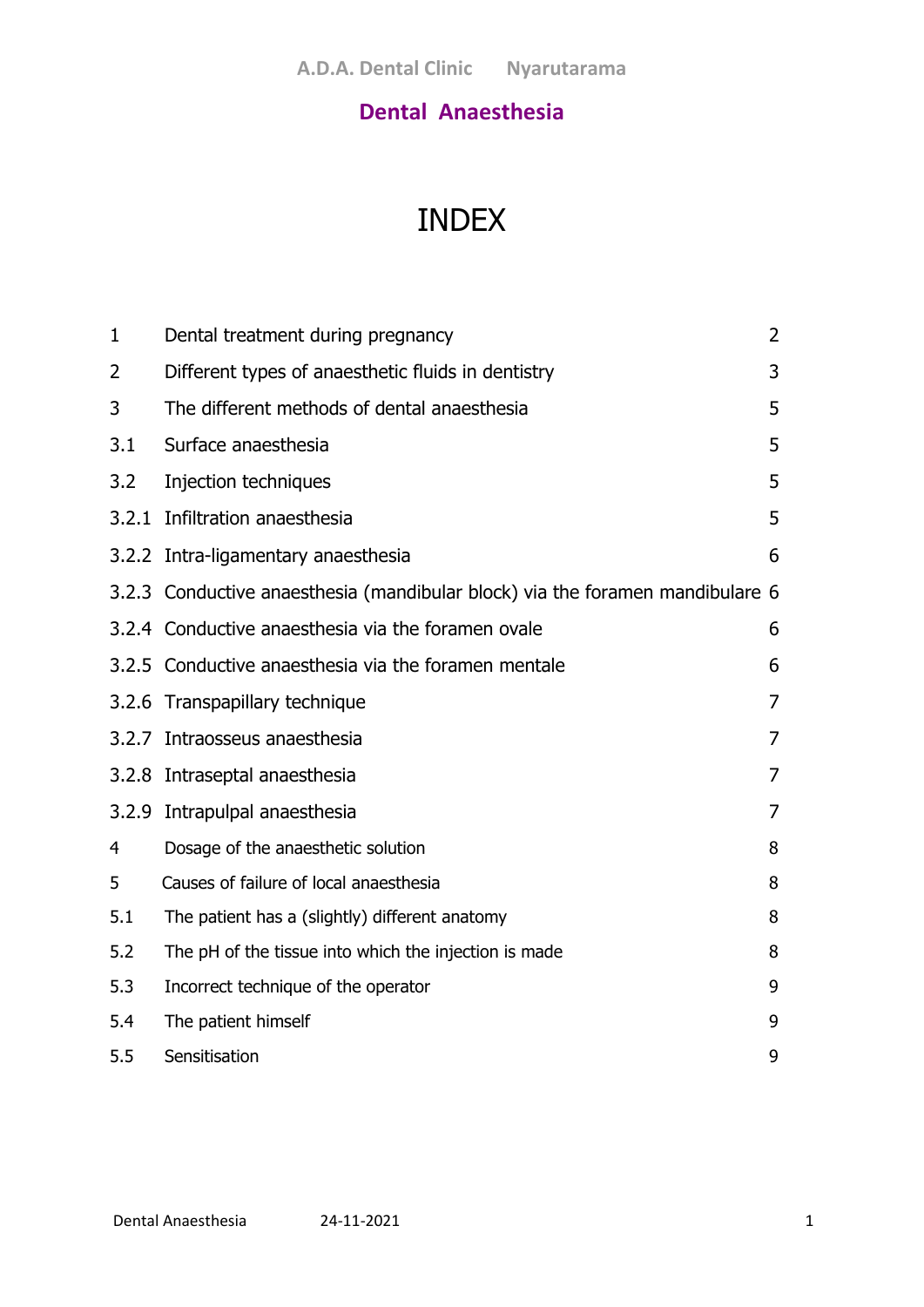## **1 Dental treatment during pregnancy**

When asked if a pregnant woman can undergo dental treatment, often there is a doubt. No, it is not possible, because a pregnant woman cannot tolerate anaesthesia. The body of the pregnant woman cannot cope neither with the anaesthetic liquid nor with the treatment. Should a woman, who is 3 months pregnant, wait for more than half a year, until after the delivery, before she can undergo dental treatment?

A woman has severe pain and swelling due to an abscess originating in the molar 36 with deep caries. There is a periapical granuloma. She is three months pregnant. The granuloma causes a continuous bacteraemia. Bacteria and their toxins penetrate the bloodcirculation and weaken the health of the woman. But there are also bacteria and toxins that are able to penetrate into the uterus. Causing damage to mother and unborn child. She goes to the clinic and the dentist tells her that she cannot be treated and prescribes antibiotics and painkillers. She must return home.

Some of the bacteria causing the inflammation, are sensitive to the antibiotic that has been prescribed. The patient experiences relief.

But the part of the bacteria that is not sensitive to the antibiotic, will spread and make the inflammation chronic. Since the primary cause  $($  = the nonvital pulp) of the inflammation has not disappeared, the part of the bacteria that was sensitive and temporarily suppressed, will expand again in the inflammation. This takes 2 to 6 weeks. The pain that was initially reduced, returns to its original level.

Antibiotics have systemic toxic effects. The woman and her foetus are exposed to these sideeffects. The woman has not stopped taking painkillers. She and her baby are exposed to the toxic side-effects of the painkillers. Because of the pain, she was unable to eat properly. Some time, she was also nauseous and vomited. Her nutritional status has worsened , her body starts to lack the strenght and nutrients to allow the baby to develop healthily. Because her nutritional status is less good, her immune system is weakened. There is less power to fight the bacteria, and as a result the inflammation can spread.

The pain and swelling force her to consult a dentist again. In most cases, it will be another dentist. Now it is difficult to find out the history, because there is not enough time for a complete anamnesis. Will the second dentist again prescribe painkillers, antibiotics and antiinflammatory drugs?

Create your own opinion and vision on the basis of scientific knowledge and insights. . See also the book : "17-03-27 Antibiotics Resistance and side effects"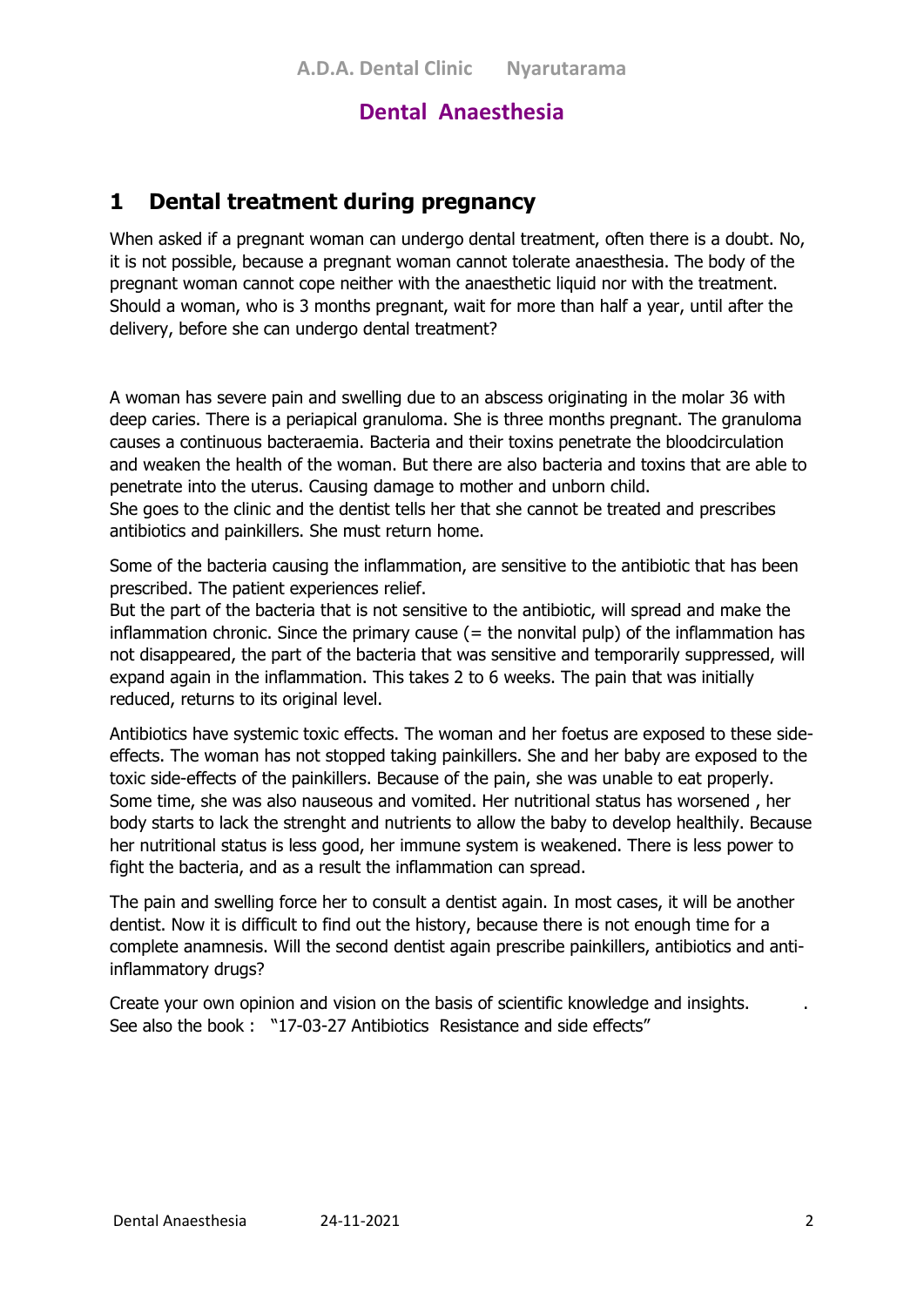## **2 Different types of anaesthetic fluids in dentistry**

The main types of anaesthetic fluids are:

- Lidocaïne  $2\%$  2 hours  $>$  vasodilatation + epinefrine for arterial vasoconstriction
- Articaïne 4% 4 hours > vasodilatation + epinefrine for arterial vasoconstriction
- Prilocaïne > vasodilatation + felipressine for venous vasoconstriction
- Mepivacaïne 3% 3 hours  $>$  no vasodilatation

These are all amide-type anaesthetics, which cause vasodilatation. Except mepivacaïne, which does not cause vasodilatation. Epinefrine = adrenaline.

Due to the vasodilation, the amide-anaesthetic quickly enters the blood circulation. This means a short duration of action  $+$  increased systemic toxicity. The liver and kidneys are then heavily burdened to metabolise the anaesthetic and excrete it into the urine.

The higher the concentration of vasoconstrictor, the longer the duration of action  $+$  the less systemic toxicity.

To be complete, the following amide-type dental anaesthetics are in use in some other countries, e.g. in the USA.

- Bupivacaïne 6-8 hours > vasodilatation
- Ropivacaïne 6-8 hours > vasodilatation

Pregnancy: no Citanest<sup>®</sup> = prilocaïne + felipressin.

Prilocaïne can cross the placental barrier and cause methaemoglobinaemia, which leads to a lack of oxygen in the foetus. In addition, felipressin is similar to oxytocin, a hormone produced during childbirth, and can cause premature contractions of the uterus.

Lidocaïne, articaïne, and mepivacaïne can be used on any patient. This also applies to pregnant women and medically compromised patients.

Of course, a careful injection technique is necessary. It must be ensured that the anaesthetic solution is not injected in an artery or vein. This is easy to check by using an aspiration syringe.

Always, as little anaesthetic fluid as possible for an effective anaesthesia should be used. This requires anatomical knowledge and insight.

To summarize: only 2 types of anaesthetic liquid are required in the dental clinic:

- $\triangleright$  Articaïne + epinefrine for longer anaesthesia time
- $\triangleright$  Mepivacaïne some patients are intolerant for epinefrine, such as those with thyroid disorders

The speed of action is determined by the fat solubility of the anaesthetic. Articaïne acts faster than lidocaïne. Lidocaïne acts faster than mepivacaïne.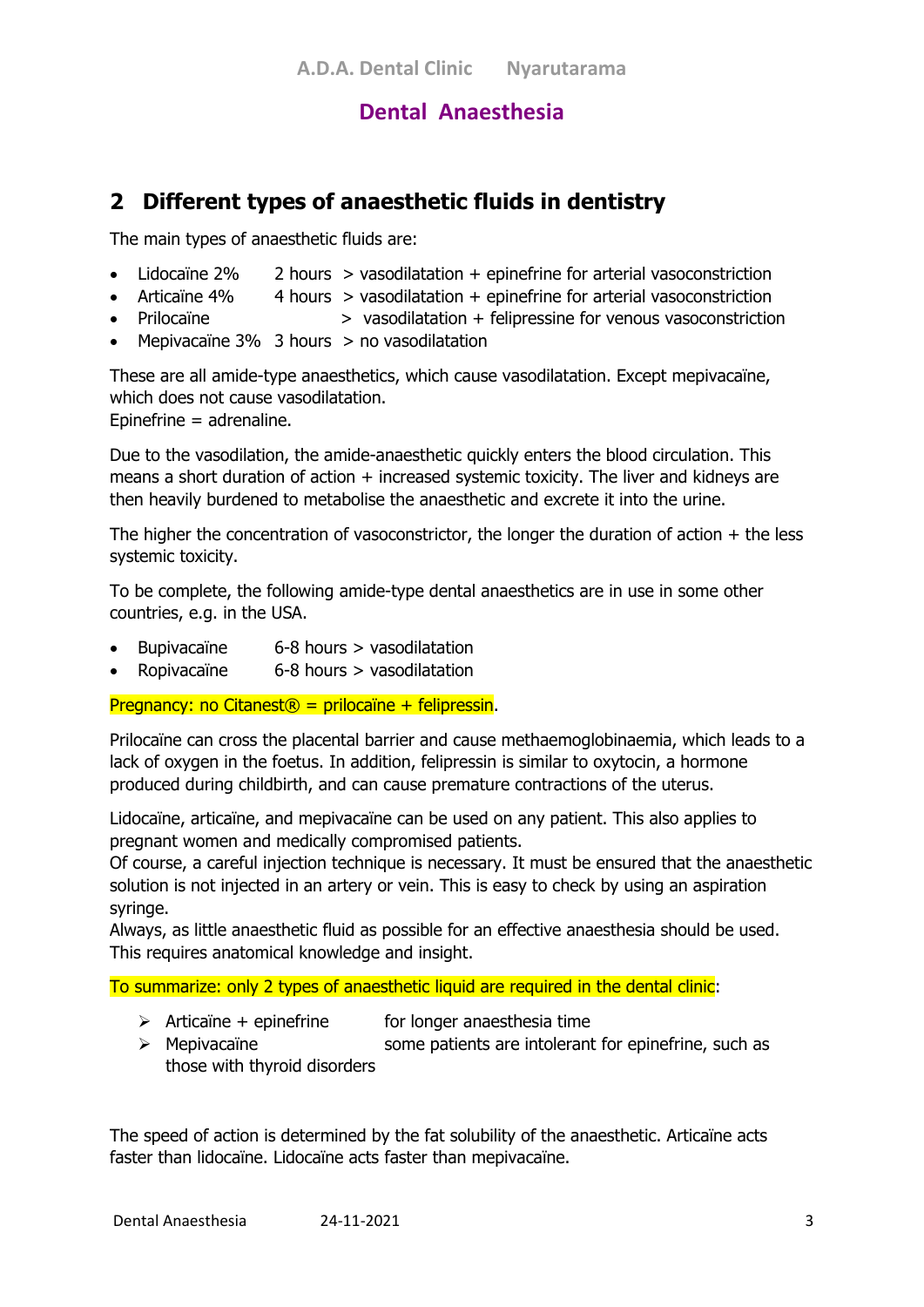Inflamed tissue has a lower pH than healthy tissue. The lower pH makes the amide anaesthetic less fat-soluble, which reduces its effectiveness.

The duration of action is determined by the degree of protein fixation of the anaesthetic.

The duration of action is also determined by the concentration of the vasoconstrictor. The action of articaïne 4% with 1:200.000 epinefrine is shorter than articaïne 4% with 1:100.000 epinefrine.

Epinefrine = adrenaline cannot cause an allergic reaction. Epinefrine may, however, cause an adrenaline-like reaction if injected directly into a blood vessel or if too much anaesthetic solution is used.

Anxious persons already have a higher adrenaline level when they enter the clinic. This level increases even more at the sight of the injection needle and sharp instruments. The increased level of body-adrenaline in combination with the adrenaline in the anaesthetic fluid, can cause a bad frightening feeling, which may be accompanied by an accelerated and pounding heartbeat.

Therefore, it is important to take enough time to sedate and reassure anxious patients, especially before a mayor treatment.

This is the prevention of cumulative anxiety, which together with increased adrenaline levels leads to hyperventilation, accelerated heartbeat and finally: vasovagal syncope. Syncope is a short-term loss of consciousness due to reduced blood supply to the brain. The patient will recover after a short time, but feels miserable and usually ashamed. In any case, it means an unpleasent situation with a lot of lost time.

Some patients are much more sensitive to fluctuations in blood adrenalineconcentration than others. Take individual differences into account.

Anaesthesia starts in the waiting room. When the patient is received empathically by the receptionist, it helps to calm down. Then the adrenaline level decreases and the confidence of the patient increases. Calm and friendly communication lowers the patient's adrenaline level.

The dentist who is able to reduce the patient's fear and anxiety through a calm and empathic attitude, and who administers a painless anaesthesia, wins the patient's trust. As a result, the patient is more cooperative. Thus, confidence indirectly leads to better quality of treatment.

So: a good technique of anaesthesia ensures a faster course of treatment, with better quality.

My recommendation is, to consider the most suitable method of anaesthesia for each patient and for each treatment. This will contribute to achieving excellence in your dental clinic.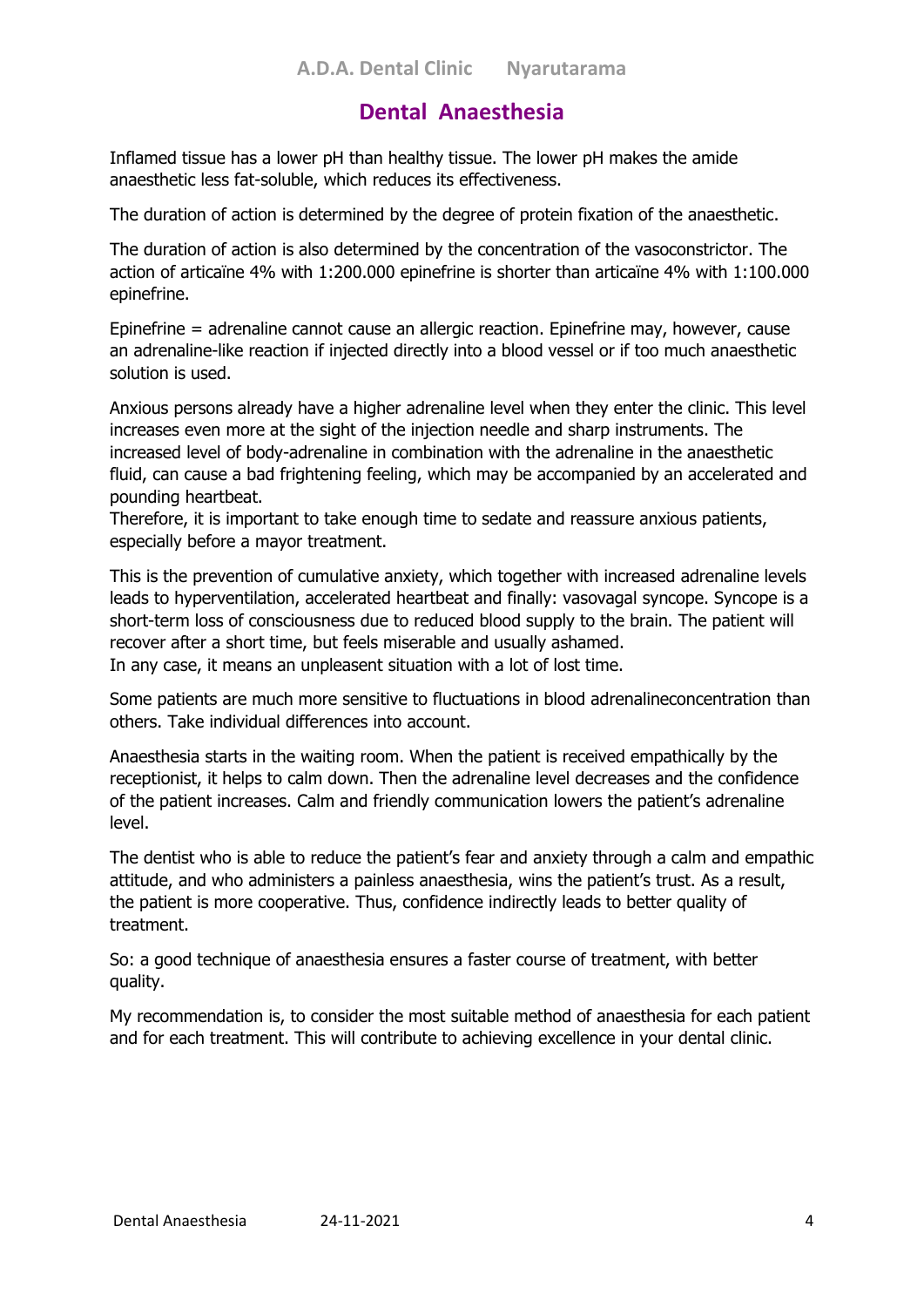## **3 The different methods of dental anaesthesia**

#### 3.1 Surface anaesthesia.

This is a spray or gel that is applied to the mucosa or attached gingiva.

- 1) Benzocaïne ester-type anaesthetics
- 2) Lidocaïne amide-type anaesthetics

Disadvantage of surface anaesthesia: a relatively high dose is needed for a sufficient effect. Absorption of the gel or spray by the oral mucosa is rapid. This means that the additional amount of maximum anaesthetic liquid to be injected must be adjusted downwards.

#### 3.2 Different injection techniques

A good injection technique prevents the injection being painful. The mucosa must be held taut so that the needle enters the tissue in a controlled and schock-free manner. If, meanwhile, drops of anaesthetic liquid slowly enter the tissue, the injection is almost painless. Care should be taken to avoid the tip of the needle touching the periosteum, if it has not already been anaesthetised. The open side of the needle's bevel should face the bone. Always inject slowly in order to avoid pain and tissue damage.

A good injection technique makes surface anaesthesia unnecessary. Using a painless injection technique, it is possible to determine the exact location for the anaesthetic deposit. As a result, less anaesthetic solution is needed, so less risk of side effects and systemic reactions.

In every case a careful injection technique is necessary.

For the various types of conductive anaesthesia in particular, it is strongly recommended to aspirate during the injection. It must be ensured that the anaesthetic solution is not injected in an artery or vein. This is easy to check by using an aspiration syringe.

Always, as little anaesthetic fluid as possible for an effective anaesthesia should be used. This requires anatomical knowledge and insight.

#### 3.2.1 Infiltration anaesthesia

Works well if the bone is porous so that the fluid can diffuse. Can only be done in the maxilla and the anterior part of the mandibula from 35 to 45. Also for the primary dentition up to the second primary molar in the lower jaw.

It is necessary to place the anaesthetic deposit close to the surface of the bone, at the level of the apex. This is to achieve sufficient concentration of the anaesthetic in the spongiosa. Mandibular molars cannot be anaesthetised by the infiltration technique, except in young individuals. Because the buccal corticalis of the mandibula in the area of the molars is almost impermeable.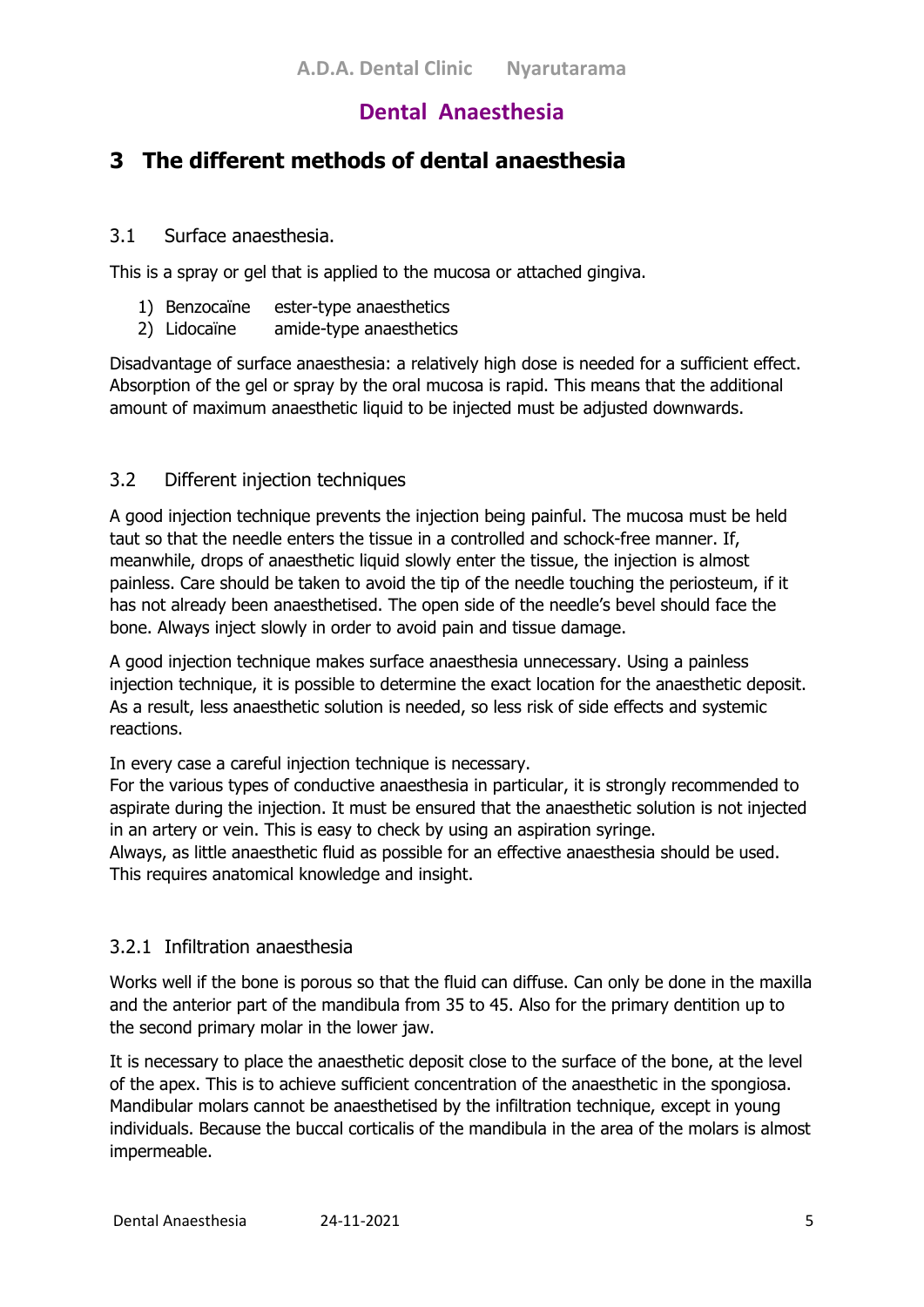#### 3.2.2 Intra-ligamentary anaesthesia

To anaesthetise one tooth by injection into the periodontium. The bevel of the needle should be directed towards the spongiosa, so that the anaesthetic liquid can slowly diffuse into the bone. It is difficult to know how much fluid has been administered, as some of it runs out of the sulcus. If too much pressure is built up, damage will occur tot he periodontium. A special syringe, the Paroject®, is in use for this type of anaesthesia. To be used together with special thin, very short injection needles. The advantage is that the soft tissues are not anaesthetised as well.

#### 3.2.3 Conductive anaesthesia (mandibular block) via the foramen mandibulare

For the lower molars, the mandibular nerve is switched off by placing a depot of anaesthetic liquid close to the foramen mandibulare. The foramen can be localised on a good OPG, which is important for determining the correct direction of the needle in relation to the occlusal plane of the lower teeth. In addition, the insertion depth can be estimated using the OPG. Nervus buccalis and lingualis must be anaesthetised separately. For more details on the technique, see the book : "19-03-07 MANDIBULAR ANAESTHESIA"

#### 3.2.4 Conductive anaesthesia via the foramen ovale

This technique is an alternative to mandibular anaesthesia. Place a deposit of anaesthetic solution at the foramen ovale, the place where the mandibular nerve leaves the base of the skull. At the same time, the 4 lateral branches of the mandibular nerve are anaesthetised, namely : the lingual nerve, mylohyoid nerve, auriculotemporalis en lingual nerves.

The risk with this technique is a reversible trismus, if anaesthetic solution is accidentally injected into the musculi pterygoïdei medialis and/or lateralis. The trismus may make the planned treatment impossible. I am not experienced enough to use this technique.

#### 3.2.5 Conductive anaesthesia via the foramen mentale

This technique is very effective to anaesthetise the region 35-45 in the lower jaw. The nervus alveolaris inferior is switched off from the first (often also second) premolar, while the buccal nerve is anaesthetised in the same area. In the case of deepscaling and rootplaning of a very sensitive lower front, this can be the most appropriate method of obtaining an efficient anaesthetic with a small amount of anaesthetic solution.

The mental foramen is located between the apices of the first and second premolars and can usually be seen on the OPG for correct positioning.

If required, the lingual nerve can be anaesthetised separately using the infiltration technique to anaesthetise the lingual side of the mandibula.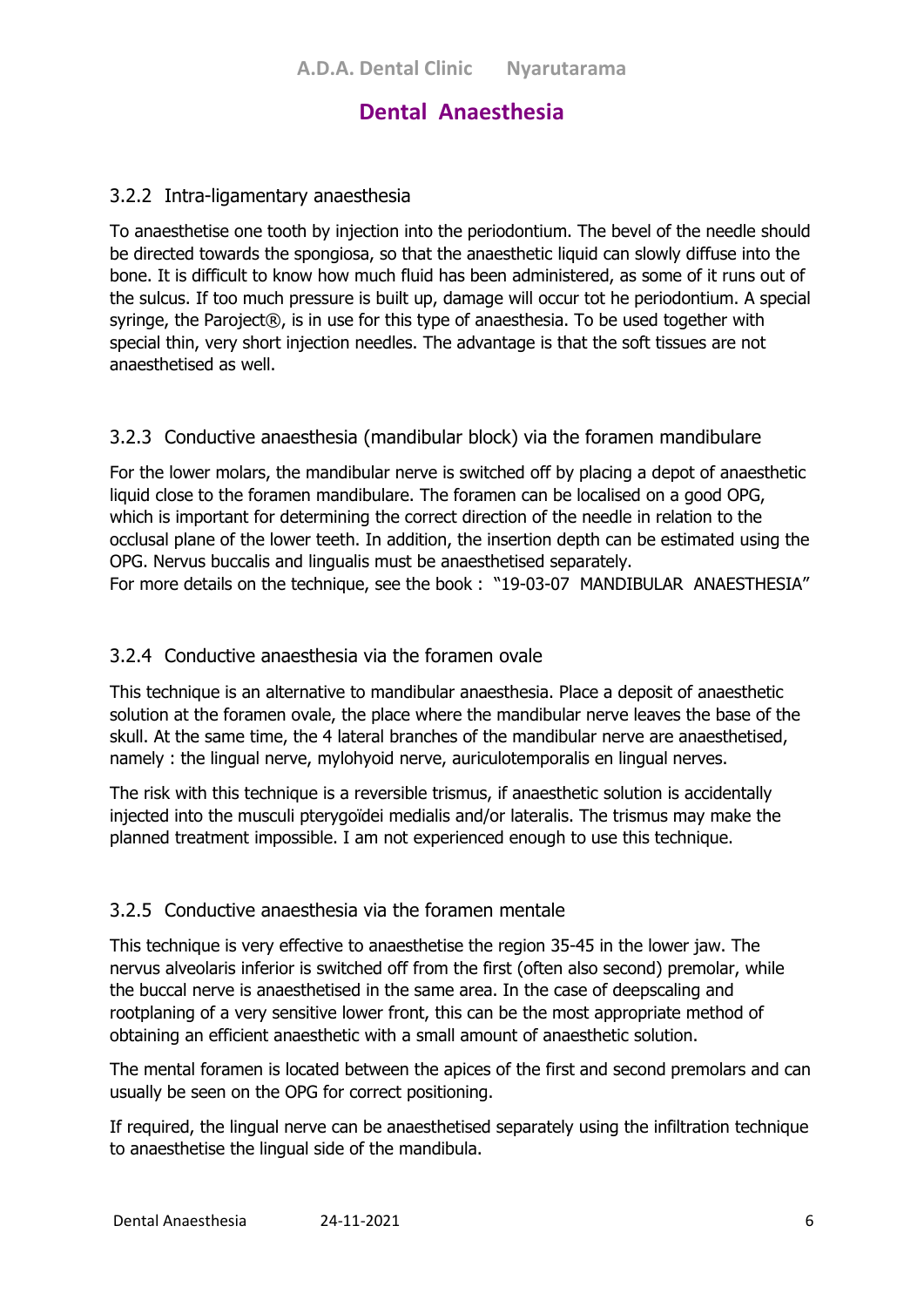#### 3.2.6 Transpapillary technique

This technique can be an almost painless alternative to the painful injection into the palatum. The needle is inserted into the interdental papilla, while drops of anaesthetic solution are injected. The bevel of the needle is turned towards the pallatinal bone. Then the needle is advanced parallel to the interdental crista into the pallatinal gingiva, without perforating the gingiva.

The pallatinal gingiva will be anaesthetised a few millimetres beyond the cervical margin. Recommended for children for an extraction in the upper jaw, after buccal infiltration anaesthesia has been given first.

#### 3.2.7 Intraosseus anaesthesia

The anaesthetic solution is injected directly in the spongiosa, through a drilled hole in the cortical bone. The anaesthetic takes effect immediately. The required device is the Quicksleeper®. This is an expensive electronic device that uses a thin, solid needle to drill a hole in the bone, while injecting drops of anaesthetic solution electronically. The advantage is that the pulp, the spongiosa, the periodontal ligament and the attached gingiva are anaesthetised without the surrounding soft tissues feeling any numbness. Another advantage is the small amount of anaesthetic solution required.

#### 3.2.8 Intraseptal anaesthesia

Especially suitable for primary teeth. First the interdental papilla is anaesthetised. Then the needle is pushed into the interdental bone septum, injecting drops of anaesthetic solution all the time, to obtain an intraosseous anaesthesia. May need to be applied both mesially and distally to the tooth to be treated.

#### 3.2.9 Intrapulpal anaesthesia

This is an emergency solution. It can be used in case of severe pain due to pulpitis if the pulp chamber is opened and the pain persists. The anaesthetic solution is pressed into the pulpal canal(s) to destroy the still vital pulptissue under pressure. Usually not pleasent for the patient, usually effective. So warn your patient before using this method : he/she should resist a short intense pain, until the pain will decrease rapidly.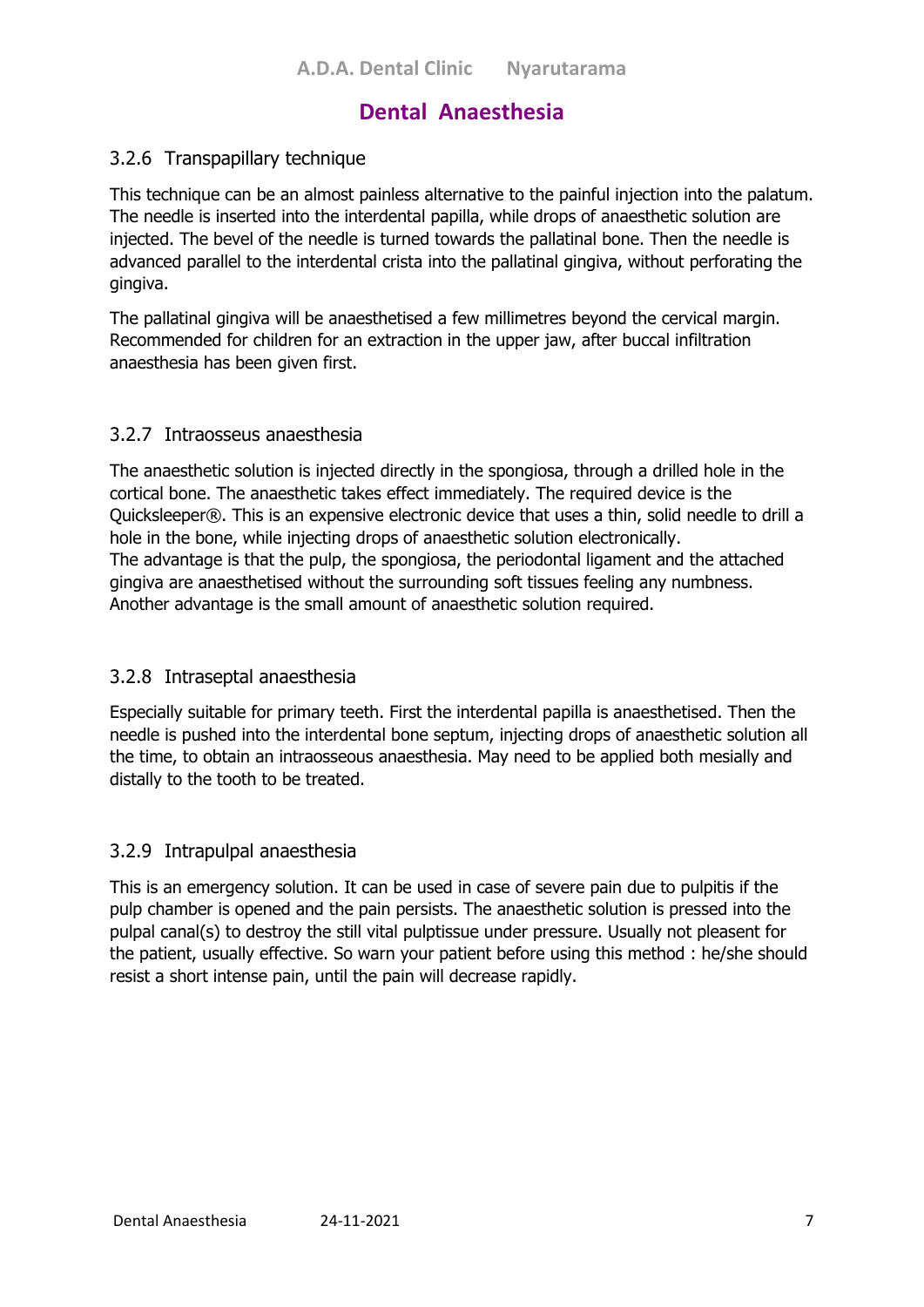## **4 Dosage of the anaesthetic solution**

Articaïne 4% is 40 mg per ml. 1 cylinder ampoule of 1,7 ml articaïne 4% is containing 68 mg articaïne.

The maximum dosage articaïne for a healthy 70 kg patient = 500 mg  $\gg$  7 ampoules

The maximum dosage Lidocaïne 2% for a healthy patient weighing 70 kg = 500 mg  $\gg$  14 ampoules

The maximum dosage Mepivacaïne 3% for a healthy 70 kg patient  $=$  400 mg  $\gg$  13 ampoules

All amide anaesthetics are metabolised by the liver and the kidneys and excreted in the urine. Patients with hepatic and/or renal impairment : be particularly careful with the dose administered.

Patients taking many different types of medicines : there will be a competition about the protein binding sites in the blood. So more non-protein bound amide will circulate. This also means that the maximum dose is reached more quickly.

For all medically compromised patients, it is important to use a good injection technique with as little anaestetic solution as possible. Almost every patient can be treated, but it depends on your diagnosis and your skills.

## **5 Causes of failure of local anaesthesia**

5.1 The patient has a (slightly) different anatomy.

A variation in the anatomy may make it difficult or impossible to locate the correct spot for the injection. This applies in particular to locating the lingula mandibulae and the foramen ovale.

This is the main reason why intraosseous anaesthesia for the molars in the lower jaw has a higher succes rate (if performed with the Quicksleeper®).

5.2 The pH of the tissue into which the injection is made.

If the tissue pH is acidified, due to the presence of inflammation or pus, the amide molecules are less fat-soluble. This makes the anaesthetic less able to penetrate the cell membrane of the nerve cells.

After injection of the anaesthetic solution, the local pH changes. If a second of third injection proves necessary in the same area, tachyphylaxis occurs. This means that the acidified pH has reduced the ability of the anaesthetic to penetrate the nerve cells.